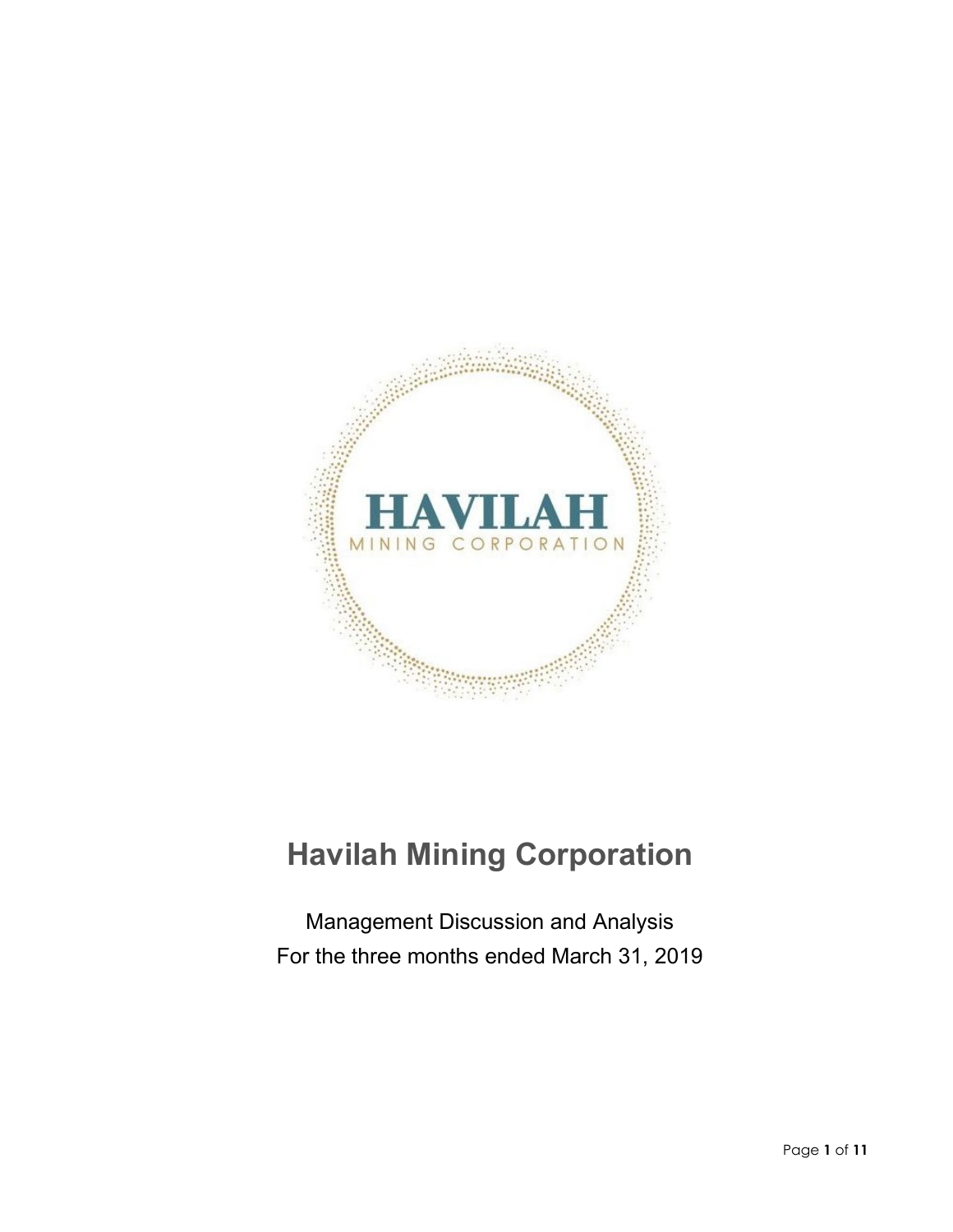This Interim Management Discussion and Analysis ("MD&A") is an overview of all material information about the operations, liquidity and capital resources of Havilah Mining Corporations (the "Company" or "Havilah") for the three months ended March 31, 2019. The MD&A was prepared as of May 17, 2019 and should be read in conjunction with the unaudited Condensed Interim Consolidated Financial Statements for the three months ended March 31, 2019 and 2018, the annual audited Consolidated Financial Statements for the years December 31, 2018 and 2017, which were prepared in accordance with International Financial Reporting Standards ("IFRS"), as issued by the International Accounting Standards Board ("IASB"), as well as the annual MD&As for the years ended December 31, 2018 and 2017.

In this MD&A, references to grams per tonne and ounces per tonne will be shown as g/t and oz/t. Additional abbreviations that may be used include metres ("m") and tonnes per day ("tpd"). In addition, throughout this MD&A the reporting periods for the three months ended March 31, 2019 and 2018 are abbreviated as Q1 2019 and Q1 2018, respectively.

Havilah was incorporated on May 3, 2018 in connection with the arrangement agreement ("Arrangement Agreement") between Klondex Mines Ltd. ("Klondex"), Hecla Mining Company ("Hecla"), and 1156291 B.C. Unlimited Liability Company, a wholly owned subsidiary of Hecla to hold Klondex's former Canadian assets comprised of Klondex Canada Ltd. (subsequently renamed to Havilah Mining Canada Ltd., ("Havilah Canada")) and Bison Gold Resources Inc. ("Bison"). Under the terms of the Arrangement Agreement, which closed on July 20, 2018, Hecla acquired all the outstanding common shares of Klondex and holders of common shares of Klondex ("Klondex Shareholders") received consideration consisting of either cash, Hecla common stock, or a combination of cash and Hecla common stock, plus shares of Havilah.

As Klondex Shareholders received the Havilah Common Shares in their respective, pre-arrangement proportionate interests, no change of control resulted in either the Company, or the underlying assets or business acquired. As such, the Arrangement Agreement is considered a capital reorganization and is excluded from the scope of IFRS 3, Business Combinations. Accordingly, the results up to July 20, 2018 have been presented in this MD&A, and in the consolidated financial statements for the year ended December 31, 2018, on a continuity of interest basis of accounting with financial positions prior to the Arrangement Agreement based on amounts related to Havilah Canada and Bison previously recorded by Klondex. In addition, the information contained in the statements of comprehensive loss and statements of changes in equity have been derived from certain allocations from Klondex's financial statements, and management cautions readers of this MD&A that the allocation of expenses may not necessarily reflect, or be otherwise indicative of, the future financial performance of the Company.

The Company's common shares are listed on the TSX Venture Exchange ("TSX-V") under the symbol "HMC" and in the United States on the OTCBB under the stock symbol "HAVXF". Additional information related to the Company is available for view on SEDAR at www.sedar.com and on the Company's website [www.havilahmining.com.](http://www.havilahmining.com/)

## **OVERVIEW**

Havilah is a junior gold producer and explorer that owns the True North mine and mill complex, and is currently reprocessing historic tailings on a seasonal basis. In addition to operating True North in Bissett, Manitoba, Havilah holds approximately 53,000 hectares of highly prospective land within and adjacent to the Rice Lake greenstone belt. Havilah believes its land package is a prime exploration opportunity, with potential to develop a mining district centered on its True North facility. The Company also owns the Tully project near Timmins, Ontario, and intends to focus on both organic growth opportunities and accretive acquisition opportunities in North America.

## **HIGHLIGHTS**

- On January 10, 2019 the Company closed a non-brokered private placement for 385,000 units in the Company, consisting of one common share of the Company and one-half of one Common share purchase warrant, for total proceeds of \$109,725, funded by management. The Company closed an additional 66,667 units to a director of the Company on March 21, 2019, for total additional proceeds of \$20,000.
- On January 15, 2019, the Havilah appointed Ron Clayton, a director of the Company, as President and Chief Executive Officer of the Company. Ron brings over 37 years of experience to the Company and was most recently the President and CEO of Tahoe Resources Inc. until June of 2018, where he led the construction and commissioning of the Escobal mine as the Company's first Chief Operating Officer.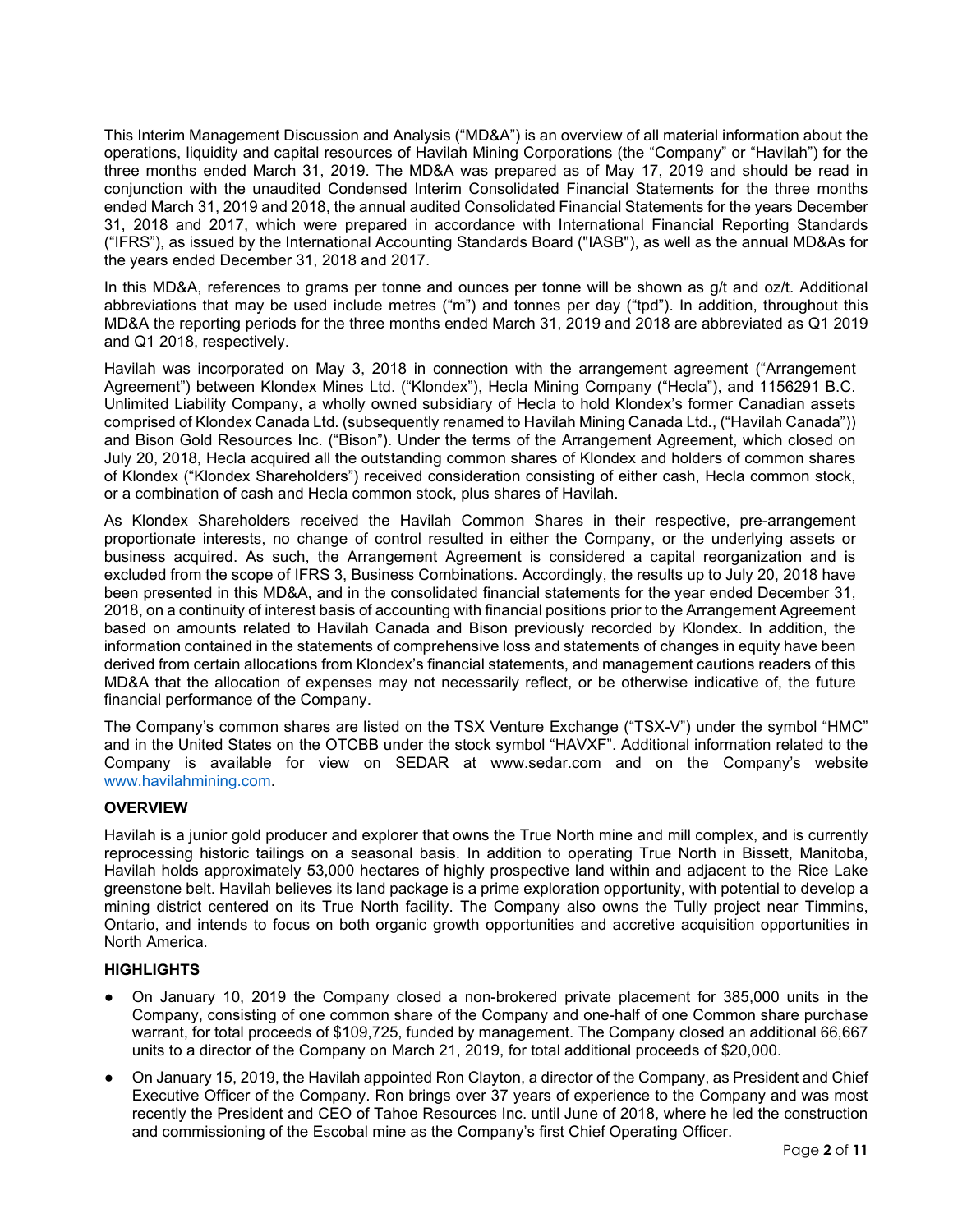- During Q1 2019 the Company staked an additional 65 new claims, totaling 11,732 hectares, bringing its total land position to more than 54,000 hectares along the principal crustal-scale fault in the Rice Lake belt. This represents the largest land package ever assembled in this area and represents a prime opportunity to conduct exploration at a district scale.
- On March 4, 2019, the Company announced the appointment of Shastri Ramnath to the Board of Directors. Ms. Ramnath is a Professional Geoscientist with over 20 years of global experience within the exploration and mining industry. She co-founded and is currently the President, CEO and Principal Geologist of Orix Geoscience Inc. and also the co-founder of Exiro Minerals, a junior exploration company focused on project generation that combines technology with traditional exploration methodologies.
- On March 5, 2019, the Company closed a non-brokered private placement by issuing 8,333,333 flow-through common shares for gross proceeds of \$4,000,000. The gross proceeds from the sale of the flow through shares will be used to incur eligible Canadian Exploration Expenses on the Company's exploration properties in the Rice Lake greenstone belt located in Manitoba, Canada.

## **FINANCIAL AND OPERATING SUMMARY**

For Q1 2018 the Company operated as a subsidiary of Klondex. With the completion of the Arrangement Agreement, the Company operated as a separate operating entity.

| <b>Three Months Ended March 31</b>                        | 2019             | 2018                |
|-----------------------------------------------------------|------------------|---------------------|
| <b>Financial Results (in thousands)</b>                   |                  |                     |
| Revenue                                                   | \$<br>110        | \$<br>8,688         |
| Cost of sales:                                            |                  |                     |
| <b>Production costs</b>                                   | 2,380            | 12,156              |
| Depreciation and depletion                                | 866              | 1,559               |
| Write-down of production inventories                      | 16               | 622                 |
| <b>Total Cost of Sales</b>                                | 3,262            | 14,337              |
| <b>General and Administrative Costs</b>                   | 367              | 1,746               |
| <b>Exploration expense</b>                                | 535              |                     |
| Other (income) expenses                                   | (27)             | 2,445               |
| Net Loss and Comprehensive loss                           | \$<br>(4,027)    | \$<br>(9, 840)      |
| <b>Operating Results</b>                                  |                  |                     |
| Gold equivalent ounces recovered                          |                  | 2,091               |
| Gold ounces sold                                          | 63               | 5,151               |
| <b>Per Ounce Data</b>                                     |                  |                     |
| Average realized price                                    | \$<br>1,750      | \$<br>1,680         |
| Cash cost of operations per ounce produced(1)             |                  | 2,467               |
| All in sustaining costs per ounce produced <sup>(1)</sup> |                  | 2,864               |
| <b>Per Share Data</b>                                     |                  |                     |
| Basic and diluted loss per share                          | \$<br>(0.13)     | \$<br>(0.43)        |
| Weighted average common shares outstanding                | 31,498,589       | 22,755,979          |
| <b>Balance as of</b>                                      | March 31<br>2019 | December 31<br>2018 |
| <b>Financial Position (in thousands)</b>                  |                  |                     |
| Cash and cash equivalents                                 | \$<br>9,757      | \$<br>5,971         |
| <b>Total assets</b>                                       | 51,991           | 52,284              |
| <b>Total liabilities</b>                                  | 4,981            | 3,956               |
| Shareholder equity                                        | 47,010           | 48,328              |

(1) This is a non-IFRS measure; refer to the Non-IFRS Performance Measures section of this MD&A for additional detail. The cash cost excludes the cost of underground mine care and maintenance in 2019 but is included in 2018 due to partial operations. In Q1 2019 the gold ounces sold were from inventory on hand at the end of 2018 as the mill was not operating during the period, therefore any associated cost is not relevant for comparative purposes.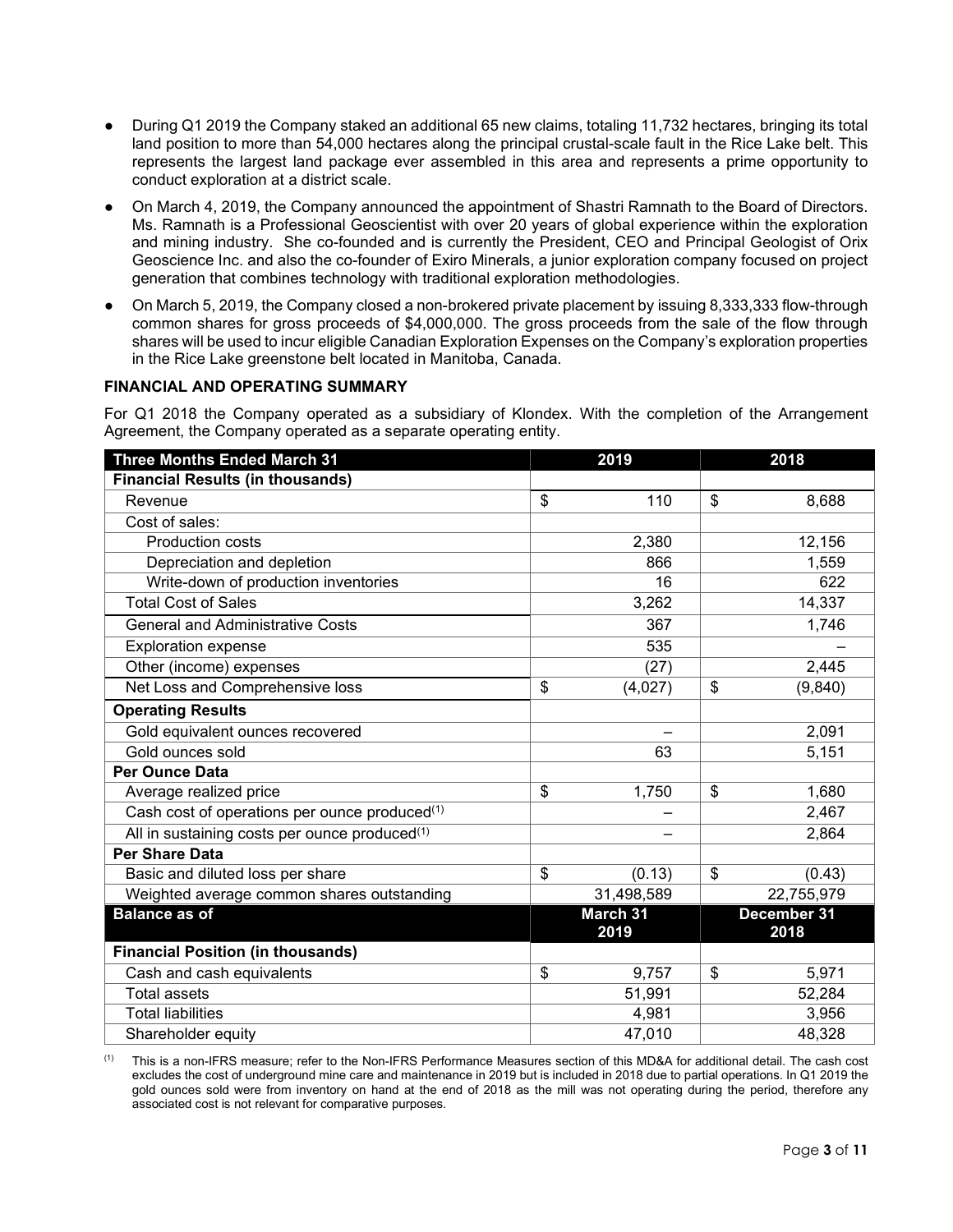## **REPORT ON OPERATIONS**

For Q1 2019 the True North operations continued to operate at maintenance levels as the seasonal shutdown continued. During this period the Company commenced with a number of capital upgrades to the mill, including the replacement of two existing gravity concentrators and the pumping system to the tailings pond. The Company also undertook extensive refurbishment and clean-up of the mill facilities in advance of the April 26, 2019 startup. The mill clean-up will result in the recovery of ounces that would have been lost during the production process during prior years, the full amount of which is not yet determined.

During Q1 2018, under the management of Klondex, the True North mining operations were reduced to care and maintenance levels. During this period the Company mined 19,301 tons containing 2,266 oz/t and the mill recovered 2,091 ounces from the mined tons processed. No tailings were processed during this period.

# **REVIEW OF FINANCIAL RESULTS**

For Q1 2019, the Company generated a loss of \$4.0 million compared to a loss of \$9.8 million for Q1 2018. In 2019, the milling and tailings operations were not operating as part of the Company's seasonal shutdown. The Company continued to carry out required maintenance and clean-up activities in preparation for the production season, reducing personnel to minimum support levels. In 2018, the earnings were negatively impacted by the cessation of mining activities at the True North mine and related closure costs.

#### **Revenue**

For Q1 2019, the Company sold 63 gold ounces from inventory at a price of \$1,750 compared with the sale of 5,151 gold ounces in Q1 2018 at an average realized price of \$1,680 (this excludes the effect of any derivative instruments used during that period). During Q1 2018 True North processed all the remaining stockpiles from mining as well as the tons mined prior to the shutdown.

#### **Cost of sales**

Cost of sales, comprised of the full cost of site operations, including care and maintenance costs for the True North underground mine as well as depreciation and depletion, amounted to \$3.2 million for 2019 compared with \$14.3 million during 2018. The decrease was primarily due to the suspension of mining operations at the True North mine in January 2018 resulting in a significant decrease in mining related costs since that period. During Q1 2018, this decrease was offset by the \$1.4 million in severance costs incurred in lieu of notice as the Company laid off all but essential personnel required for continued milling operations, care and maintenance of the underground facilities, and for the operation of equipment necessary for the tailings reprocessing operations. Care and maintenance cost during Q1 2019 were \$0.5 million whereas in Q1 2018 mining costs, including care and maintenance for the last month of the quarter, were \$5.2 million, excluding severance costs.

The decrease in depreciation and depletion is primarily from reduced depletion costs which arise from underground mining and tailings operations as the Company was shut down in Q1 2019, whereas limited underground mining did occur in Q1 2018. The Company also had lower average capital asset balances in 2019 compared with 2018 as a result of impairment charges in 2018 and equipment disposals.

## **General and administrative costs**

General and administrative costs were \$0.4 million for Q1 2019 compared to \$1.7 million for Q1 2018. The costs in 2018 were general and administrative costs allocated from the Klondex corporate office during the period whereas the costs in 2019 reflect costs for the standalone company. The Company has continued to focus on minimizing ongoing administrative costs subsequent to the spin out.

#### **Other expense**

#### *Finance charges*

Finance charges in prior years primarily relate to interest incurred on the advances from Klondex to Havilah during the period where Havilah was a subsidiary of Klondex. The advances from Klondex were settled in July of 2018 pursuant to the terms of the Arrangement Agreement. Total interest on these advances during Q1 2018 was \$1.9 million whereas the Company has not incurred any comparable finance charges for three months ended March 31, 2019.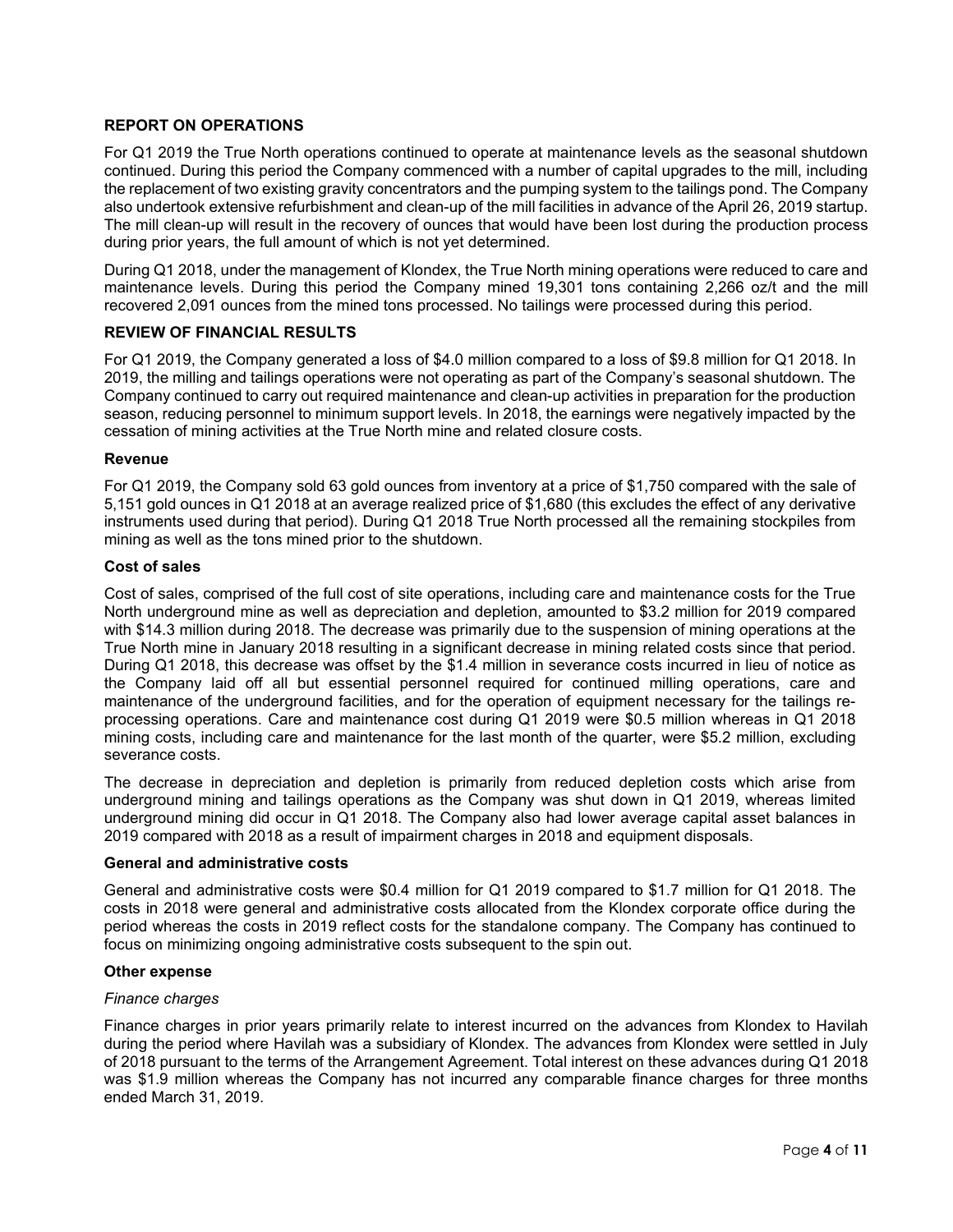## *Foreign exchange gain or loss*

Prior to the completion of the Arrangement Agreement, Havilah had a significant US dollar liability arising from advances from Klondex. These were subject to mark-to-market adjustments at each reporting period, resulting in a \$0.5 million loss for the three months ended March 31, 2018, as the Canadian currency weakened from \$1.25 to \$1.29 Canadian for every US dollar during Q1 2018.

## **EXPLORATION ACTIVITY**

For the three months ended March 31, 2019, the exploration department focused on preparing for the 2019 field season and exploration program. This work included a compilation of historical exploration data for the Rice Lake greenstone belt, with emphasis on four key areas targeted for Phase 1 of the 2019 program, namely the Bidou, Gold Horse, Horseshoe and Tinney projects. Historical data was collected by Havilah project geologists and compiled using a QGIS platform, such that the various geological datasets can be viewed, analyzed and interpreted effectively and efficiently. Plans were drawn up for each of the projects, incorporating geological mapping, surficial geochemistry, structural analysis, prospecting and interpretation of detailed aeromagnetic and LiDAR datasets in order to define targets for follow-up drilling.

Havilah increased its dominant land position along the principal crustal-scale fault in the Rice Lake belt by staking 65 new claims, totaling 11,732 hectares, bringing its total land position to more than 54,000 hectares. This represents the largest land package ever assembled in the Rice Lake belt and represents a prime opportunity to conduct exploration at a district scale, over a strike length of more than 70 km along the crustal-scale Wanipigow Fault.

High-resolution aeromagnetic data was acquired for the new claim blocks at the western and eastern extents of the belt, thus providing seamless coverage for essentially the entire Rice Lake belt to assist in geological mapping and target generation.

During the first quarter of 2019, exploration department also completed the hiring of contract geologists and summer field assistants and set about acquiring all of the necessary field equipment for the 2019 program, including an ATV and trailer, boat, outboard motor and trailer, and field and personal protective equipment. During this time, the exploration department also put in place a comprehensive field safety program

Engagement activities continued in the first quarter, including presentations to the local cottager associations to update stakeholders on Havilah's exploration program and identify any areas of concern. Work permit applications for Phase 1 of the exploration program were submitted to Manitoba Sustainable Development in March. The full field program is scheduled to commence during the second week of May 2019.

## **MINING OPERATIONS**

True North is a past-producing underground gold mining operation consisting of three underground deposits with a modern, fully permitted mill currently re-processing tailings material. The following is a summary of operational information for Q1 2019 and 2018. Note that silver is relatively immaterial to current operations so only gold ounces are shown.

| Three months ended March 31                   | 2019        | 2018        |
|-----------------------------------------------|-------------|-------------|
| Ore tons mined                                |             | 19,301      |
| Gold ounces mined                             |             | 2,374       |
| Ore tons milled                               |             | 19,390      |
| Tailings processed (tons)                     |             |             |
| Average gold mill head grade (oz/ton)         |             | 0.12        |
| Three months ended March 31                   | 2019        | 2018        |
| Average gold recovery rate                    | $\%$        | %<br>92.3   |
| Gold ounces produced                          |             | 2,091       |
| Gold ounces sold                              | 63          | 5,151       |
| Average realized gold price                   | \$<br>1,750 | \$<br>1,680 |
| Total cash cost per gold ounce sold(1)        | N/A         | 2,467       |
| All-in sustaining cost per gold ounce sold(1) | N/A         | 2,864       |

 $(2)$  This is a non-IFRS measure; refer to the Non-IFRS Performance Measures section of this MD&A for additional detail. The cash cost includes the cost of underground mine care and maintenance. In Q1 2019 the gold ounces sold were from inventory as the mill was not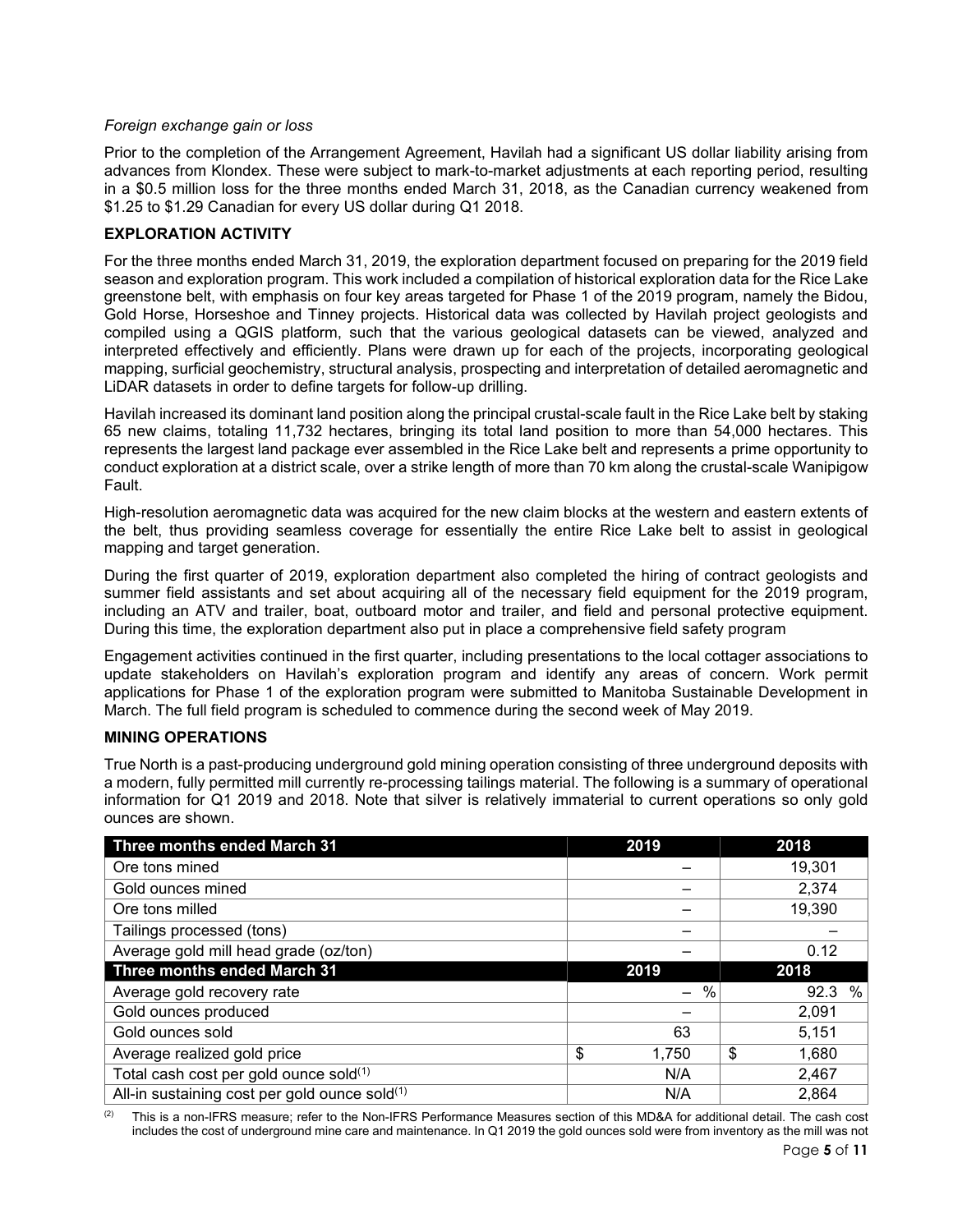operating during the period, therefore any associated cost is not relevant for comparative purposes.

During Q1 2019, the Company was operating at maintenance levels with minimal activity as the tailings operation was shut down for the winter season. During the same period in 2018 the True North underground mine operations were transitioned to care and maintenance as a result of ongoing losses incurred. During the transition period True North mined 19,301 ore tons and produced 2,091 gold ounces. The tailings operation did not commence until April 20, 2018 therefore there were no tailings processed during this period.

During 2018 the recovery of ounces from tailings material was impacted by an approximate fixed amount of gold returning to tailings (not recovered) of 0.008 oz/t, resulting in a lower recovery percentage when compared to historical activity at higher feed grades. The Company is continuing to analyze the processing method to reduce the fixed tail amount and is taking steps in the first half of 2019 to minimize this issue. For Q1 2019, the Company had capital additions of \$0.1 million related to a booster pump for the tailings operations and the commencement of mill upgrades.

# **QUARTERLY RESULTS**

The following selected financial information is a summary of the eight most recently completed quarters up to March 31, 2019.

| Quarter Ended<br>$(S$ amounts in '000's) | <b>Mar 31.</b><br>2019 | Dec 31.<br>2018 | <b>Sept 30.</b><br>2018 | <b>June 30.</b><br>2018 | Mar 31.<br>2018 | <b>Dec 31.</b><br>2017 | <b>Sept 30.</b><br>2017 | <b>June 30.</b><br>2017 |
|------------------------------------------|------------------------|-----------------|-------------------------|-------------------------|-----------------|------------------------|-------------------------|-------------------------|
| Gold sold (ounces)                       | 63                     | 3.580           | 240                     | .843                    | 5.151           | 8.983                  | 5.591                   | 6,832                   |
| Revenues                                 | 110                    | $5.774$ S       |                         | $3.137$ $\frac{1}{3}$   | 8.688           | 14.621                 | 9.027                   | 11.287                  |
| Comprehensive (Loss)                     | $(4,027)$ \$           | $(5,475)$ \$    | (13,656) \$             | $(4, 137)$ \$           | $(9,840)$ \$    | $(33, 134)$ \$         | $(4,948)$ \$            | (4, 257)                |

The True North operations were acquired by Klondex on January 22, 2016 and production recommenced during the third quarter of 2016. The underground operations continued until January 9, 2018, at which point True North was placed on care and maintenance as a result of the continued shortfall in meeting operating and production targets required to return to profitability. Since the acquisition, the operations continually recorded net losses, negative cash flows from operations, and relied on Klondex, the parent company until July 20, 2018, to fund business operations. During the fourth quarter of 2017, the Company, based on the impairment indicators present, recorded a \$28.2 million impairment charge on the assets.

With the closing of the Arrangement Agreement, the Company operated on a standalone basis for the quarters ended September 30, 2018 and December 31, 2018. Havilah continued to re-process tailings from the existing tailings impoundment facility, milling a total of 151,630 tons with an average grade of 0.90 g/t (0.03 oz/t) at a 73% recovery rate, producing 3,166 ounces of gold for the period. The Company recorded a \$9.7 million write down on underground mine development costs during this period, based on the assessment that previous mine plans were no longer economic. On December 13, 2018 the Company suspended the operations due to the onset of winter, completing the Company's planned 2018 operating season.

The seasonal shutdown extended through the first quarter of 2019 as the Company carried out required maintenance and a full clean-up of the mill facilities. The Company expects to recover gold from this clean-up process, however the full amount is not yet certain.

## **LIQUIDITY AND CAPITAL RESOURCES**

| $(S$ amounts in '000's)          |   | March 31<br>2019 | December 31<br>2018 |
|----------------------------------|---|------------------|---------------------|
| Cash                             | J | 6.757            | 5.971               |
| Total current assets             |   | 13,163           | 12,672              |
| Total assets                     |   | 51,991           | 52,284              |
| <b>Total current liabilities</b> |   | 2.471            | 1,494               |
| <b>Total liabilities</b>         |   | 4.981            | 3,956               |
| Total equity                     |   | 47.010           | 48,328              |

Historically, the operations relied on Klondex for funding ongoing cash flow shortfalls. Prior to the completion of the Arrangement Agreement, the Company did not have access to third party financial resources and continued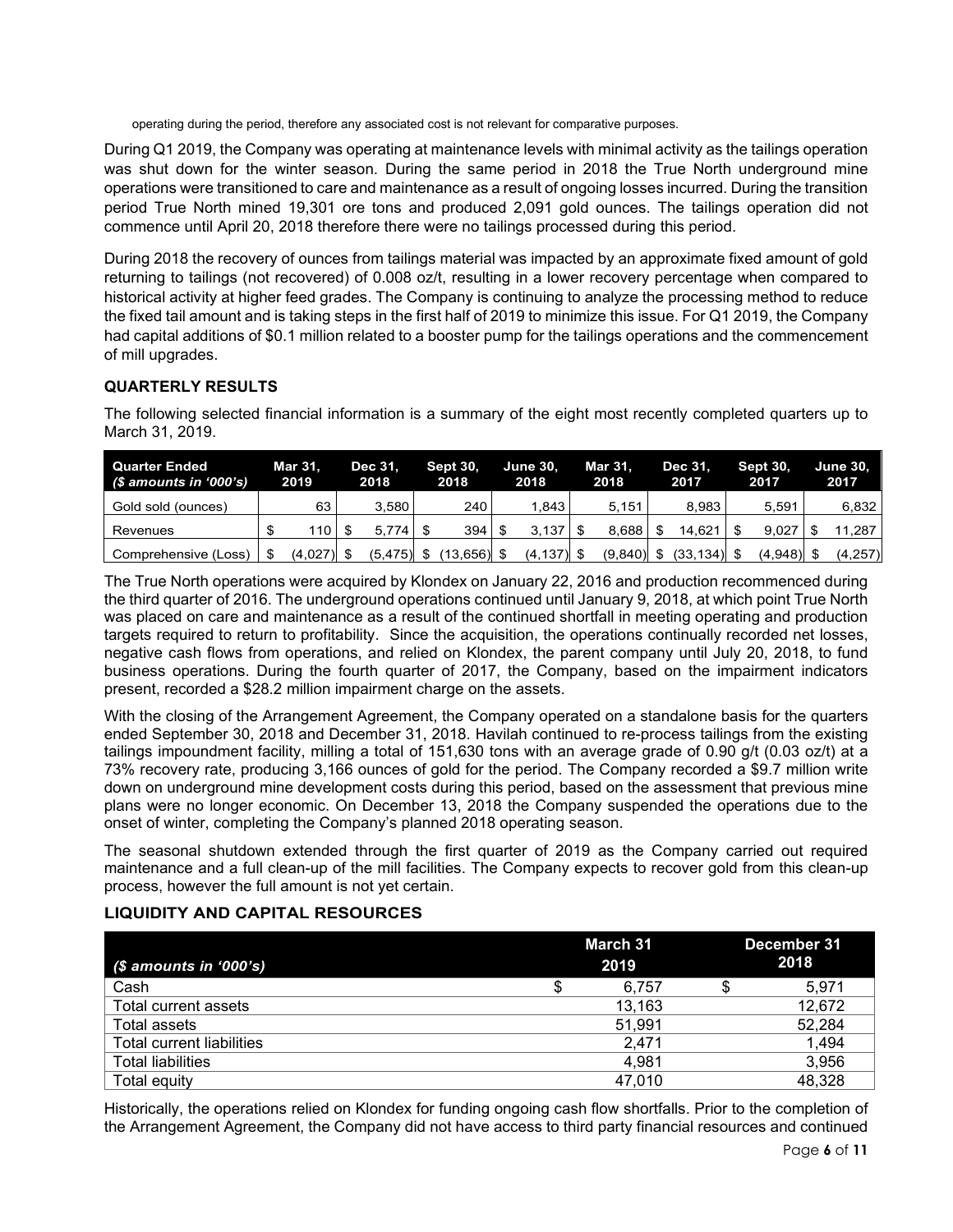to incur negative operating cash flows and significant capital expenditures. The Company's current strategy is focused on maximizing cashflow from the tailings operations to support the ongoing care and maintenance costs of the underground mine. The cash cost per ounce sold currently includes the care and maintenance costs for the undergound mine, excluding these costs would result in the tailings operations generating positive cashflow for the Company. The Company will utilize proceeds from financing activities to fund exploration on several target areas within the Rice Lake district with the objective of identifying additional sources of ore feed for the True North milling facility. Material increases or decreases in the Company's liquidity and capital resources will be substantially determined by the success or failure of the Company's operations, exploration, and development programs, as well as the ability to obtain equity or other sources of financing, and the price of gold.

As at March 31, 2019, the Company had cash and cash equivalents of \$9.8 million (December 31, 2018 – \$6.0 million, not including short-term investments of \$3.0 million), and working capital of \$10.7 million (December 31, 2018 – \$11.2 million). During the three months ended March 31, 2019, the Company lost \$3.2 million from operating, care and maintenance and investing activities, net of working capital changes. On January 10, 2019 the Company closed a non-brokered private placement for total proceeds of \$109,725, funded by management, and on March 21, 2019, the Company issued another 66,667 units to a director of the Company for additional proceeds of \$20,000. On March 5, 2019, the Company closed a non-brokered private placement by issuing 8,333,333 flow-through common shares for gross proceeds of \$4,000,000.

Management considers the Company's liquidity position at March 31, 2019, comprised of cash and cash equivalents, together with cash flows from operations, enough to support the Company's normal operating requirements, exploration plans, and capital commitments on an ongoing basis.

#### *Outstanding Share Data*

| Authorized: an<br>unlimited number of<br>common shares without I<br>par value | <b>Common shares</b><br>issued and<br>outstanding | <b>Stock Options</b> | <b>Restricted</b><br><b>Share Units</b> | Warrants  |
|-------------------------------------------------------------------------------|---------------------------------------------------|----------------------|-----------------------------------------|-----------|
| Outstanding as at May<br>17, 2019                                             | 37.612.394                                        | 2.300.000            | 640.000                                 | 2,665,833 |

## **FINANCIAL INSTRUMENTS**

The Company's activities potentially expose it to a variety of financial risks, including liquidity risk, interest rate risk, foreign exchange currency risk, and commodity price risk.

## *Liquidity Risk*

Liquidity risk is the risk that the Company will not be able to meet its financial obligations when they become due. As at March 31, 2019 the Company had working capital of \$10.7 million. Management believes that the Company has sufficient financial resources to meet its obligations as they come due.

#### *Interest Rate Risk*

Interest rate risk is the risk that the fair value of future cash flows of a financial instrument will fluctuate due to changes in market interest rates. The Company has cash balances, interest-bearing bank accounts and no interest-bearing debt. The Company also invests excess cash in short term GIC's. Due to the short-term nature of these financial instruments, fluctuations in market rates do not have a significant impact on their estimated fair value as at March 31, 2019.

#### *Foreign Exchange Risk*

The Company's functional currency is the Canadian dollar. Foreign currency risk is the risk that future cash flows will fluctuate because of changes in foreign exchange rates. The Company's historical foreign currency gains and losses relate to amounts on US dollar advances from Klondex as well as US dollar transactions with vendors. Subsequent to the Arrangement Agreement the Company has had minimal US dollar transactions.

#### *Commodity Price Risk*

The Company is exposed to the risk of fluctuations in prevailing market commodity prices on the gold it produces. Prior to completion of the Arrangement Agreement, the Company's parent, Klondex, would mitigate price risk by entering into derivative financial instruments, such as fixed forward sales and collars. As of March 31, 2019, the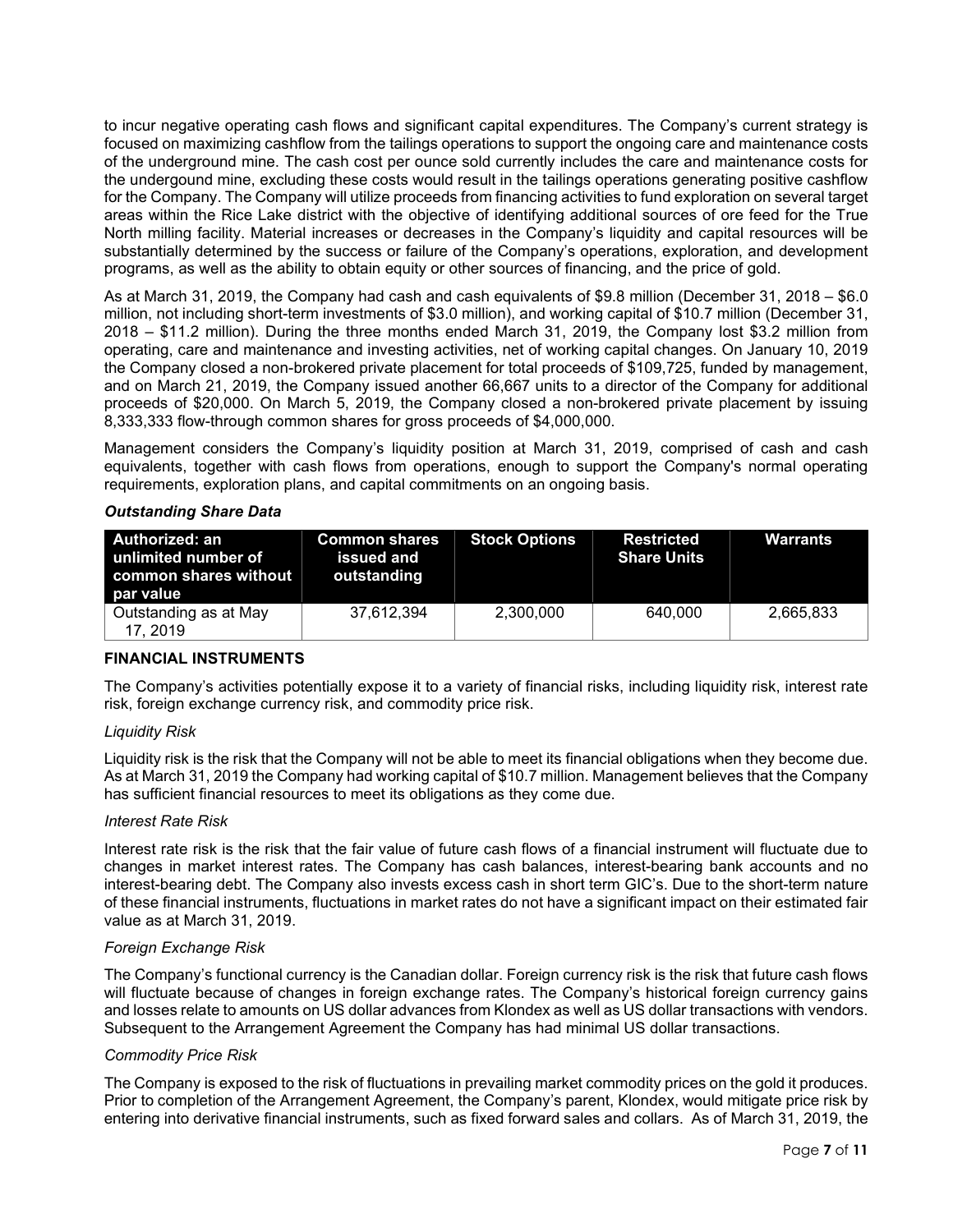Company itself had not entered into any agreements to mitigate its exposure to market price risk.

*Contractual Obligations*

The following table provides our gross contractual obligations as of March 31, 2019 (in thousands):

|                               | Less than<br>1 year | 1-3 years | 3-5 vears | More than<br>5 years | Total |
|-------------------------------|---------------------|-----------|-----------|----------------------|-------|
| <b>Reclamation obligation</b> | _                   | _         |           | 9.824                | 9.824 |

The amounts shown above represent undiscounted amounts not reflective of inflation, see Note 12 *Reclamation obligation* for additional details.

# **OFF-BALANCE SHEET ARRANGEMENTS**

The Company has no off-balance sheet arrangements and no short or long-term debt obligations.

# **RELATED PARTY TRANSACTIONS**

The key management personnel include those persons having authority and responsibility for planning, directing, and controlling the activities of the Company as a whole. The Company has determined that key management personnel consist of executive and non-executive members of the Company's Board of Directors and corporate officers.

During the three months ended March 31, 2019, the Company incurred the following charges by directors and officers of the Company and by companies controlled by directors and officers of the Company. For the three months ended March 31, 2018, the Company operated as a subsidiary of Klondex therefore no compensation was paid to Directors or Officers. All fees have been reported as general and administrative expenses:

|                             | Three months ended March 31 |      |    |      |  |
|-----------------------------|-----------------------------|------|----|------|--|
| $$$ amounts in '000's)      |                             | 2019 |    | 2018 |  |
| <b>Salaries and wages</b>   | \$                          | 147  | \$ |      |  |
| <b>Professional fees</b>    |                             | 5    |    |      |  |
| Directors' fees             |                             | 40   |    |      |  |
| <b>Management fees</b>      |                             | 13   |    |      |  |
| <b>Share-based payments</b> |                             | 104  |    |      |  |
| <b>Total</b>                | \$                          | 309  |    |      |  |

## **OUTLOOK**

With an experienced board of directors and management team, a working capital balance of \$10.7 million, and access to external markets, Havilah is well poised to advance exploration at the Rice Lake property. The objective of this exploration will be to develop additional sources of ore to feed the True North mill, while also remaining flexible and responsive to continuing volatility in the resource sector. The Company recently completed ground-staking of 11,150 hectares, thus increasing its total land position in the Rice Lake belt to more than 53,000 hectares. These strategic additions provide the Company with a dominant and continuous land position along and adjacent to the crustal-scale Wanipigow Fault, over a total strike length of 80 kilometres. Major gold occurrences in the Rice Lake belt, including the True North mine at Bissett, Manitoba, which has produced approximately 2 million ounces of gold, are associated with structures that splay off this regional 'break'. The newly acquired ground provides an unprecedented opportunity to explore this fault system at a district scale.

Early in 2019, the Company completed the 1,900 metre drill program at Ogama-Rockland, which was designed to test each of the modelled vein systems in the locations previously reported to contain significant mineralized intercepts. The Company also commenced work to compile, level and merge high-resolution aeromagnetic datasets acquired by previous operators. This data will facilitate geological mapping and compilation of the district at scales suitable for the definition of project-scale targets. The Company has also acquired new highresolution aeromagnetic data over two key, historically underexplored areas totaling roughly 21,500 hectares at the lateral extents of the Rice Lake belt. This helicopter-borne survey consisted of 4,733 line-kilometres flown at a spacing of 50 metres, with a terrain clearance of 30 metres. The results will complete a seamless aeromagnetic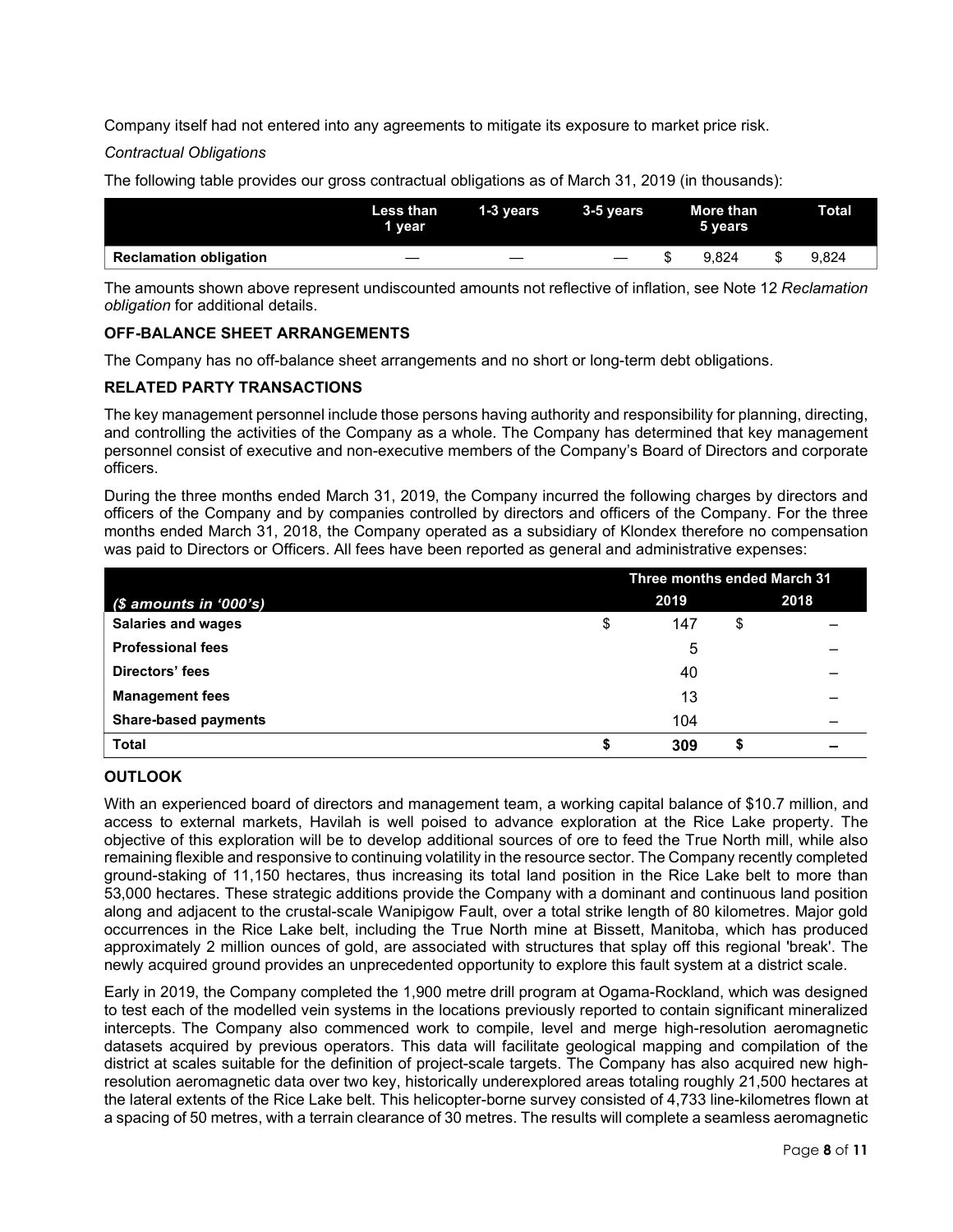dataset over the entire exposed length of the Wanipigow Fault in Manitoba, and thus facilitate geological mapping, structural analysis and target generation. Data acquisition is expected to be completed early in the second quarter 2019.

In preparation for the 2019 milling season, the Company, using the experience gained from the 2018 operating season, is focusing on a number of initiatives to optimize the tailings reprocessing operations to increase recovery, minimize ongoing costs, and generate positive cashflow from these operations in the spring to fall operating season.

The Company is also actively evaluating other exploration and development assets with a view to building a robust and diversified mineral resource company. While at any given time discussions and activities may be in progress on various initiatives, the Company currently does not have any binding agreements or binding commitments to enter into any such transactions. There is no assurance that these corporate activities will ever progress to the stage where a potential transaction might be successfully completed.

# **CRITICAL ACCOUNTING ESTIMATES**

The preparation of the Company's condensed consolidated interim financial statements requires management to make estimates and assumptions. These estimates and assumptions affect the reported amounts of assets and liabilities; the disclosure of contingent assets and liabilities; as well as, the reported expenses during the reporting period. Such estimates and assumptions affect the determination of the carrying value and the recoverability of exploration and evaluation assets and the inputs used in calculating the fair value of sharebased payment expense. Management re-evaluates its estimates and assumptions on an ongoing basis; however, due to the nature of estimates, actual amounts could differ from its estimates. The most critical accounting estimates upon which the Company depends are those requiring estimates of reserves and resources, future recoverability of assets, future costs for reclaiming areas of operations, and assumptions around future commodity prices.

# **RECENTLY ADOPTED ACCOUNTING POLICIES**

Effective January 1, 2019, the Company adopted IFRS 16 *Leases* ("IFRS 16").

#### **IFRS 16**

The Company adopted all of the requirements of IFRS 16 *Leases* as of January 1, 2019. IFRS 16 replaces IAS 17 *Leases* ("IAS 17"). IFRS 16 provides a single lessee accounting model, requiring lessees to recognize assets and liabilities for all leases unless the lease term is 12 months or less or the underlying asset has a low value. The Company has adopted IFRS 16 using the modified retrospective application method, where the 2018 comparatives are not restated and a cumulative catch up adjustment is recorded on January 1, 2019 for any differences identified, including adjustments to opening retained earnings balance.

The Company analyzed its contracts to identify whether they contain a lease arrangement for the application of IFRS 16. No such contracts were identified, and as a result, the adoption of IFRS 16 resulted in no impact to the opening retained earnings on January 1, 2019.

#### **DISCLOSURE CONTROLS AND PROCEDURES**

The Company's certifying officers are responsible for ensuring that processes are in place to provide them with sufficient knowledge to support the representations they are making in their certificates regarding the absence of misrepresentations and fair disclosure of financial information. Investors should be aware that inherent limitation on the ability of certifying officers of a venture issuer to design and implement on a cost-effective basis DC&P and ICFR as defined in National Instrument 52-109 may result in additional risks to the quality, reliability, transparency and timeliness of interim and annual filings and other reports provided under securities legislation.

#### **RISKS AND UNCERTAINTIES**

In conducting its business, Havilah faces a number of risks and uncertainties, many of which are beyond its ability to control or predict. Because of these risks and uncertainties, actual results may differ materially from those expressed or implied by forward-looking statements, and investors are cautioned not to place undue reliance on such statements, which speak only as of the date hereof. Investors are urged to review the discussion of risk factors associated with the Company's business as set out in the Company's annual Management Discussion and Analysis for the year ended December 31, 2018 as well as in the Company's audited consolidated financial statements (under the headings "Nature and Continuance of Operations" and "Significant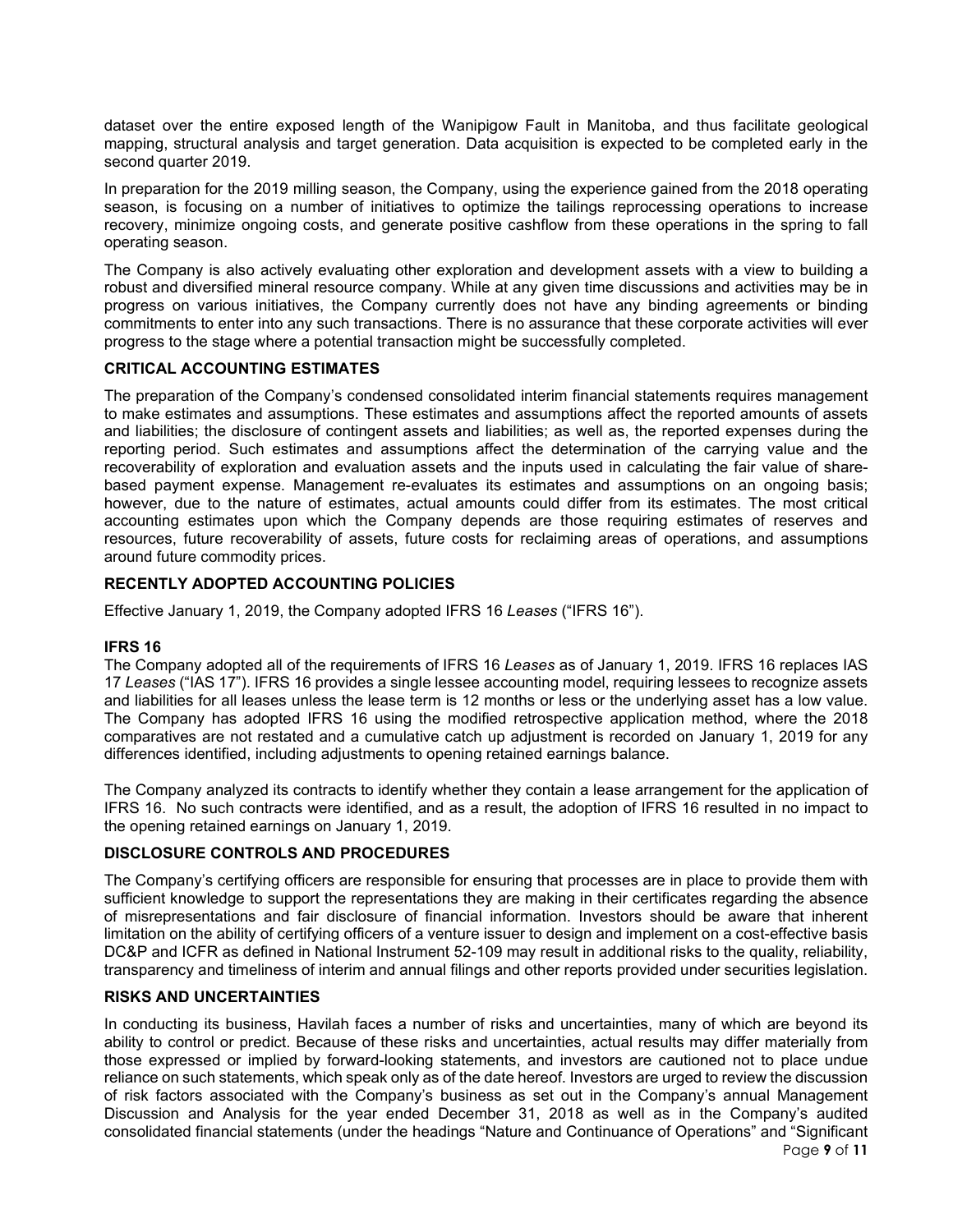Accounting Policies" and elsewhere within that document) for the year ended December 31, 2018, as filed on the SEDAR website at [www.sedar.com.](http://www.sedar.com/)

## **NON-IFRS FINANCIAL PERFORMANCE MEASURES**

The Company has included additional financial performance measures in this MD&A, such as production cash costs and all-in sustaining costs. The Company reports production cash costs and all-in sustaining costs on a per gold ounce sold basis. In the gold mining industry, this is a common performance measure but does not have any standardized meaning. The Company believes that, in addition to conventional measures prepared in accordance with IFRS, certain investors use this information to evaluate the Company's performance and ability to generate cash flow. Accordingly, it is intended to provide additional information and should not be considered in isolation or as a substitute for measures of performance prepared in accordance with IFRS.

"Total cash costs per ounce" is calculated from operation's cash costs and dividing the sum by the number of gold ounces sold. Operations cash costs include mining, milling, smelter and other direct costs.

"All-in sustaining cash costs per ounce" includes total cash costs per ounce (as defined above) and adds the sum of G&A, share-based compensation, sustaining capital expenditures and certain exploration and evaluation costs, all divided by the number of ounces sold. As this measure seeks to reflect the full cost of gold production from current operations, new project capital is not included in the calculation of all-in sustaining costs per ounce. Additionally, certain other cash expenditures, including income tax payments and financing costs, should they apply, are not included.

The following tables provide reconciliation of total production costs per ounce as disclosed in this MD&A to the consolidated financial statements for the three months ended March 31, 2019 and 2018:

| <b>Three Months Ended</b>                             | March 31, 2019 | March 31, 2018 |
|-------------------------------------------------------|----------------|----------------|
| (in thousands, except ounces and per ounce figures)   |                |                |
| Total cash costs per ounce                            |                |                |
| Production costs $(1)$                                | \$<br>2,380    | \$<br>12,156   |
| Underground care and maintenance costs <sup>(2)</sup> | 455            |                |
| Write down of production inventory (cash portion)     | 12             | 554            |
| Total cash costs                                      | 1,913          | 12,710         |
| Gold ounces sold                                      | 63             | 5,151          |
| Total cash cost per ounce <sup>(3)</sup>              | \$             | \$<br>2,467    |
| All-in sustaining costs per ounce                     |                |                |
| Total cash costs                                      | \$<br>1,913    | \$<br>12,710   |
| General and administrative, net of depreciation       | 367            | 1,746          |
| Sustaining capital expenditures <sup>(4)</sup>        |                | 296            |
| All-in sustaining costs                               | 2,280          | 14,752         |
| All-in sustaining costs per ounce(3)                  | \$             | 2,864          |

(1) Production costs includes the care and maintenance cost of the underground mines.

 $(2)$  Underground care and maintenance costs for 2018 could not be determined as the mine was in full or partial operations until March 2, 2018.

(3) The ounces sold in 2019 arise from inventory on hand at the end of 2018, held at a cash cost of \$1,276 per ounce, and are unrelated to the costs incurred during the first three months of 2019.

(4) Sustaining capital expenditures are defined those expenditures which do not increase annual gold ounce production and excludes certain expenditures at the Company's operations which are deemed expansionary in nature. Capital expenditures include unpaid capital expenditures incurred in the period.

#### **FORWARD LOOKING INFORMATION**

This MD&A provides management's analysis of Havilah's historical financial and operating results and provides estimates of Havilah's future financial and operating performance based on information currently available. Actual results will vary from estimates and the variances may be significant. Readers should be aware that historical results are not necessarily indicative of future performance.

Certain information set forth in this MD&A, including management's assessment of the Company's future plans and operations, contains forward-looking information. By their nature, forward-looking information is subject to